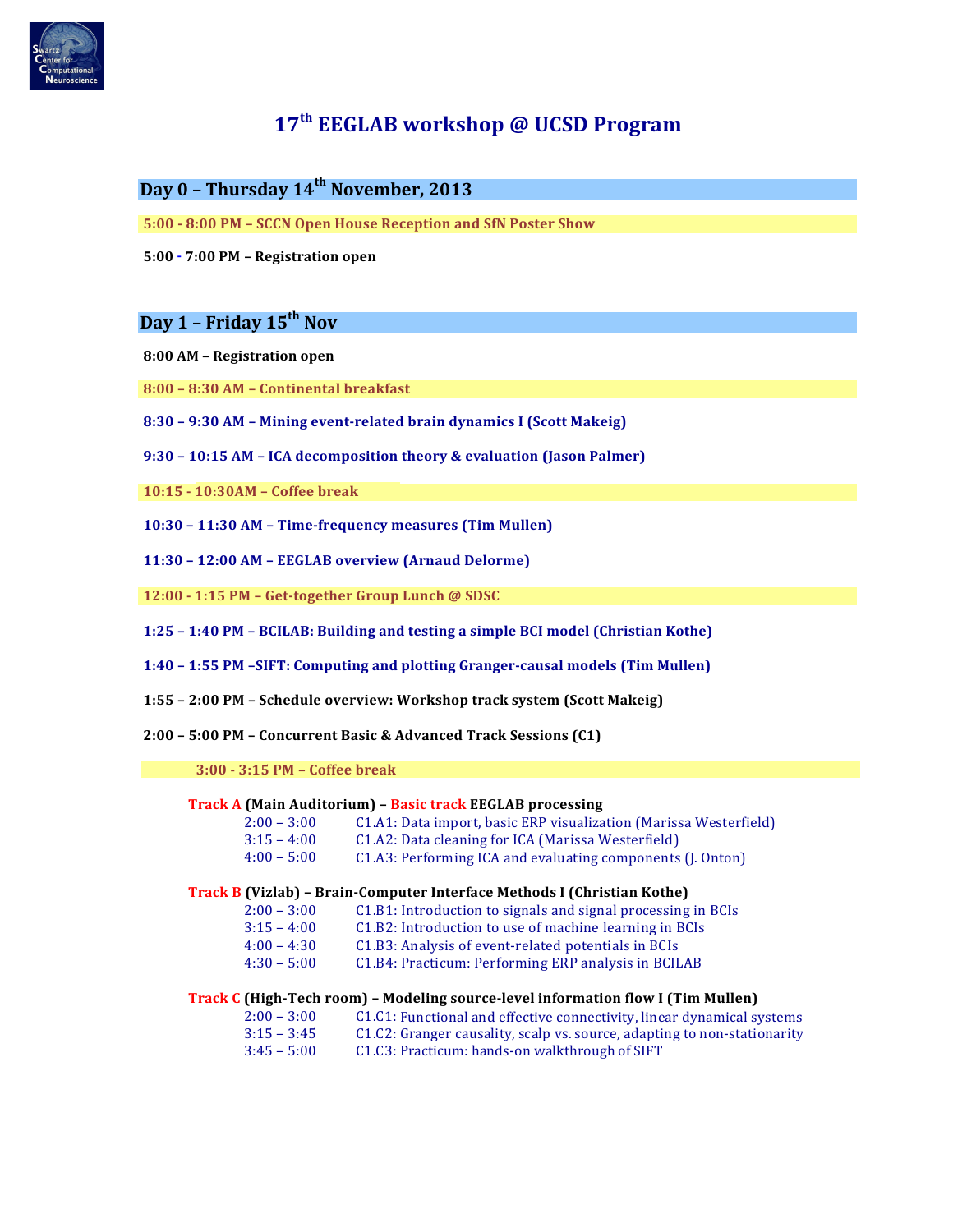

# **Day 2 – Saturday 16th Nov**

**8:00 – 8:30 AM – Continental breakfast**

**8:30 – 9:15 AM – Theory: The EEG forward and inverse problem (Zeynep Akalin Acar)**

**9:15 – 9:30 AM – NFT: Electrical head modeling and source localization (Zeynep Akalin Acar)**

**9:30 AM – 12 PM – Concurrent basic & advanced track sessions (C2)**

**10:15 - 10:30 AM – Coffee break**

## **Track A (Main Auditorium) – Basic track EEGLAB processing**

9:30 - 10:15 C2.A1: Plotting dataset measures (ERPimage, spectrum) (Julie Onton)

10:30 - 11:15 C2.A2: Localizing IC sources using DIPFIT (Julie Onton)

11:15 - 12:00 C2.A3: Advanced ICA component evaluation (M. Miyakoshi)

## **Track B (Vizlab) – Brain-Computer Interface Methods II (Christian Kothe)**

| $9:30 - 10:15$  | C2.B1: Analysis of oscillatory processes                          |
|-----------------|-------------------------------------------------------------------|
| $10:30 - 11:15$ | C2.B2: Mastering the BCILAB toolbox: scripting and inner workings |
| $11:15 - 12:00$ | C2.B3: Practicum: scripting oscillatory-process analyses          |

## **Track C (High-Tech room) – Forward head modeling and source localization (Zeynep Akalin Acar)**

| $9:30 - 10:15$  | C2.C1: Building head models using NFT                         |
|-----------------|---------------------------------------------------------------|
| $10:30 - 11:15$ | C2.C2: Forward and inverse problem solution and visualization |
| $11:15 - 12:00$ | C2.C3: Practicum: hands-on NFT overview                       |

**12:00 - 1:15 PM – Lunch on your own**

**1:15 – 2:00 PM – EEGLAB processing across subjects and IC clustering (Arnaud Delorme)**

#### **2:00 – 5:00 PM – Concurrent basic & advanced sessions (C3)**

**3:00 – 3:15 PM – Coffee break**

#### **Track A (Main Auditorium) – Basic track Studies, ICA Clustering**

| $2:00 - 3:00$ | (3.41: Creating studies, plotting and working with STUDY designs (Delorme) |
|---------------|----------------------------------------------------------------------------|
| $3:15 - 4:00$ | C3.A2: Clustering STUDY ICs (Makato Miyakoshi)                             |
| $4:00 - 5:00$ | C3.A3: MPT: Measure Projection Analysis (Nima Bigdely Shamlo)              |
|               |                                                                            |

# **Track B (Vizlab) – Mobile Brain/Body Imaging (MoBI) and Real-Time Analysis Concepts**

| $2:00 - 3:00$ | C3.B1: MoBI Concept (S. Makeig)                                            |
|---------------|----------------------------------------------------------------------------|
| $3:15 - 4:00$ | C3.B2: The Lab Streaming Laver for multi-modal data acquisition (C. Kothe) |
| $4:00 - 4:30$ | C3.B3: SNAP environment for interactive experimental control (C. Kothe)    |
| $4:30 - 5:00$ | C3.B4: MoBILAB for analysis of multimodal brain imaging data (A. Ojeda)    |

#### **Track C (High-Tech room) – Modeling source-level information flow I (Tim Mullen) [REPEAT]**

- $2:00 3:00$  C3.C1: Functional and effective connectivity, linear dynamical systems
- 3:15 3:45 C3.C2: Granger causality, scalp vs. source, adapting to non-stationarity
- 3:45 5:00 C3.C3: Practicum: hands-on walkthrough of SIFT

**6:30 PM - Optional birds-of-a-feather group dinners (sign-up sheets at the registration table)**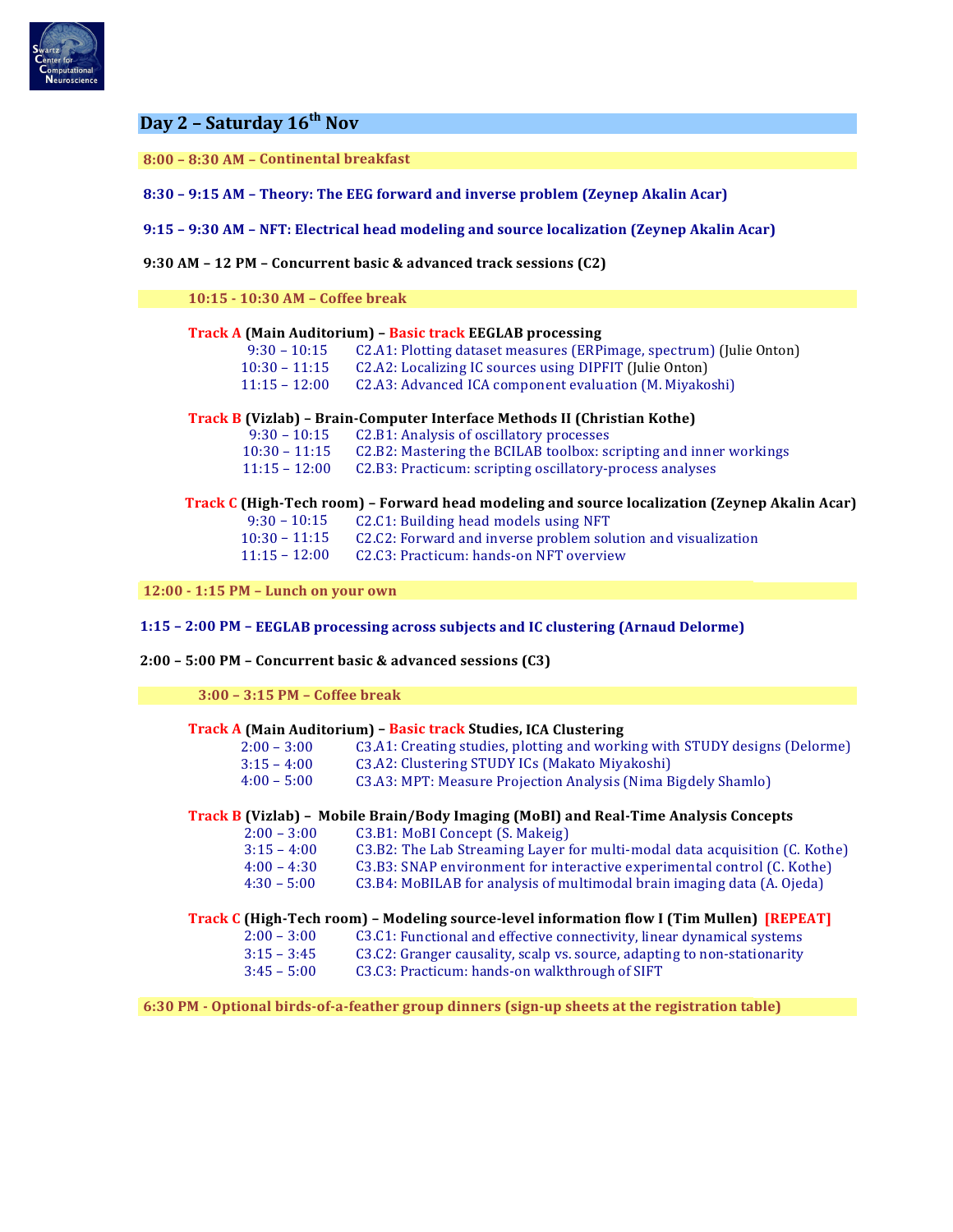

# **Day 3 – Sunday 17th Nov**

# **8:00 – 8:30 AM – Continental breakfast**

**8:30** – **9:30 AM – EEG measures and STUDY statistics (Arnaud Delorme)**

## **9:30 AM – 12 PM Concurrent basic & advanced sessions (C4)**

**10:15 - 10:30 AM – Coffee break**

|                 | Track A (Main Auditorium) – Basic track EEGLAB study statistics and other study tools                 |
|-----------------|-------------------------------------------------------------------------------------------------------|
| $9:30 - 10:15$  | C4.A1: Running statistics for EEGLAB STUDY measures (Arnaud Delorme)                                  |
| $10:30 - 11:00$ | C4.A2: Using the std_envtopo and other STUDY plug-ins (Makoto Miyakoshi)                              |
| $11:00 - 11:30$ | C4.A3: Automated artifact rejection for large scale analysis (C. Kothe)                               |
| $11:30 - 12:00$ | C4.A4: Comparison of auto. artifact rejection methods (N. Bigdely Shamlo)                             |
|                 | <b>Track B (Vizlab)</b> - Forward head modeling and source localization (Zeynep Akalin Acar) [REPEAT] |
| $9:30 - 10:15$  | C4.B1: Building head models using NFT                                                                 |
| $10:30 - 11:15$ | C4.B2: Forward and inverse problem solution and visualization                                         |
| $11:15 - 12:00$ | C4.B3: Practicum: hands-on NFT overview                                                               |
|                 | Track C (High-Tech room) – Modeling information flow II (Tim Mullen)                                  |
| $9:30 - 10:15$  | C4.C1: Model validation, multivariate vs. bivariate, imposing constraints                             |
| $10:30 - 11:00$ | C4.C2: Single-trial estimation, state-space models, statistical testing                               |
| $11:00 - 12:00$ | C4.C3: Practicum: hands-on simulation-based training                                                  |
|                 |                                                                                                       |

**12:00 – 3:00 PM Group excursion and picnic lunch at Torrey Pines State Park**

### **3:00 – 5:30 PM Concurrent basic & advanced sessions (C5)**

### **3:00 – 3:15 PM – Coffee break**

## **Track A (Main Auditorium) - Basic track: EEGLAB scripting (Arnaud Delorme)**

3:15 – 4:00 C5.A1: EEGLAB structures and basic scripting

| $4:00 - 4:30$<br>$4:30 - 5:30$ | C5.A2: More advanced EEGLAB scripting<br>C5.A3: Scripting using EEGLAB STUDY structures |  |
|--------------------------------|-----------------------------------------------------------------------------------------|--|
|                                | Track B (Vizlab) – Brain-Computer Interface Methods III (Christian Kothe)               |  |
| $3:15 - 4:00$                  | C5.B1: Optimization-based approaches                                                    |  |
|                                |                                                                                         |  |

| $3:15 - 4:00$ | C5.B1: Optimization-based approaches    |
|---------------|-----------------------------------------|
| $4:00 - 4:30$ | C5.B2: Neuroscience aspects and outlook |

| 1. V V      | 1.JV | Go.Dz. Neuroscience aspects and outlook                            |
|-------------|------|--------------------------------------------------------------------|
| 4:30 – 5:30 |      | C5.B3: Practicum: extending BCILAB and implementing custom methods |

# **Track C (High-Tech room) – Advanced Measure Calculation and Projection (Nima Bigdely Shamlo)**

- 3:15 4:30 C5.C1: Advanced applications of the Measure Projection Toolbox (MPT)
- 4:30 5:30 C5.C2: Joint modeling of temporally overlapping responses